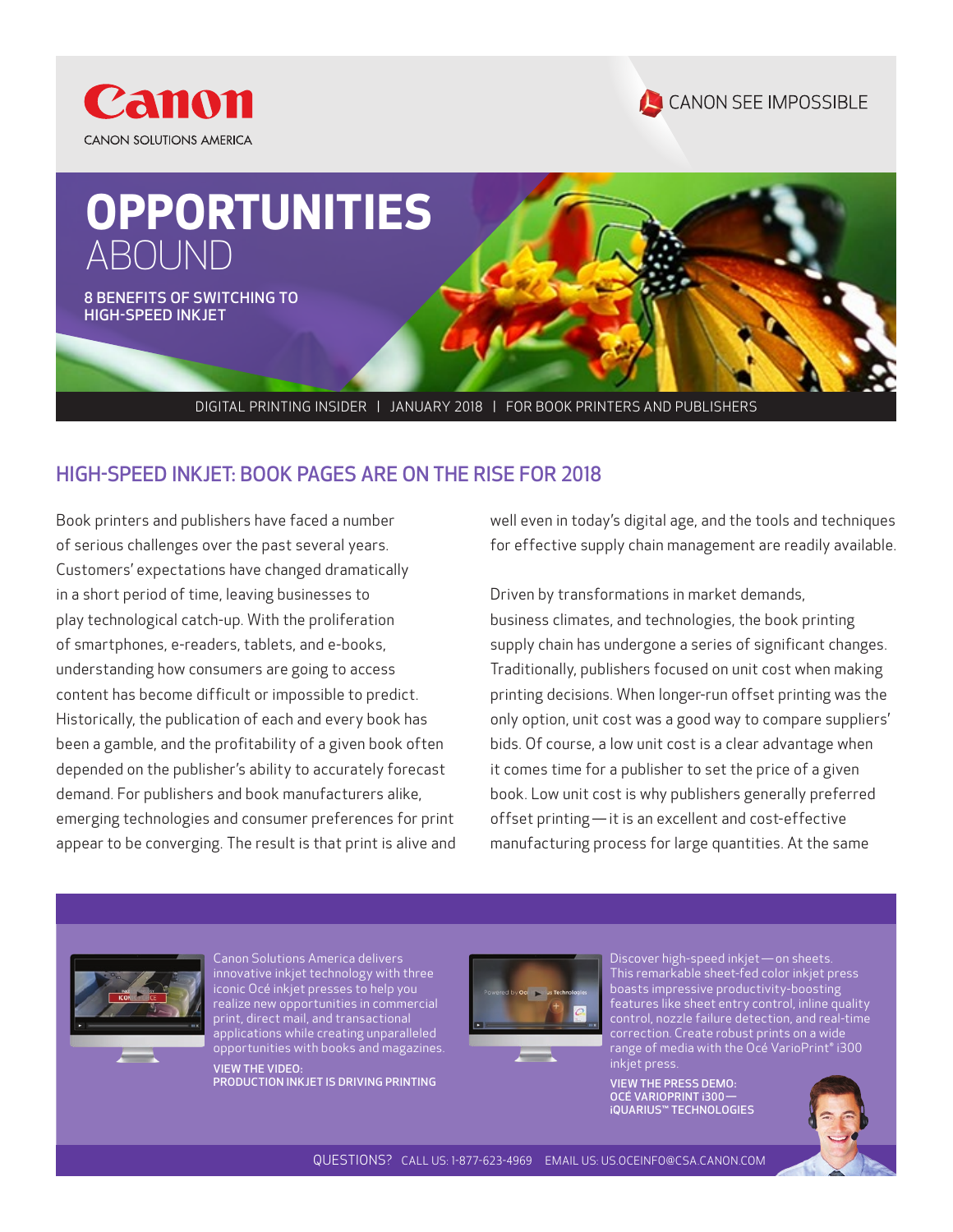95

**PRINT IS** ALIVE **& WELL** even in today's digital age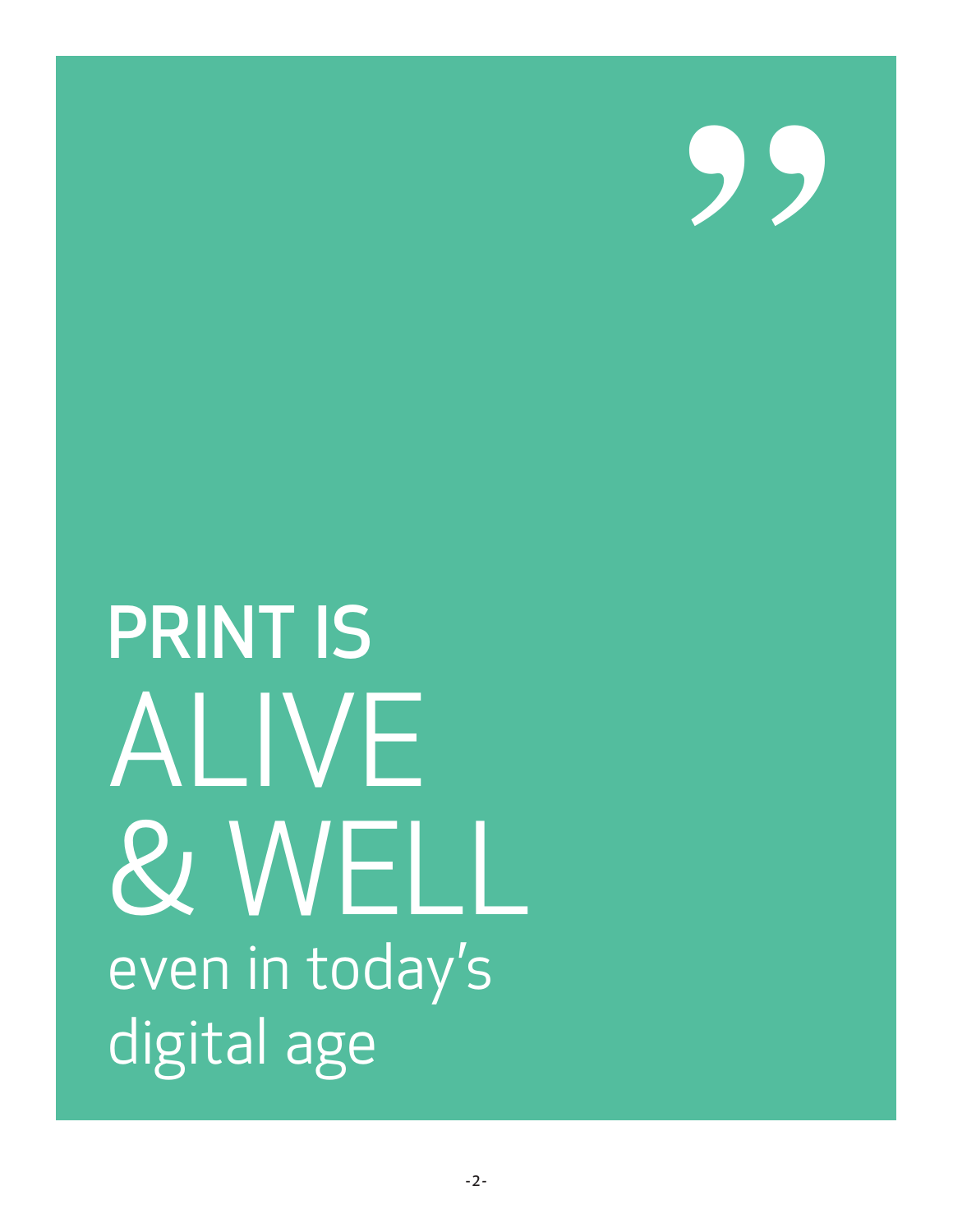time, however, publishers also want control over inventory and they need to manage the supply chain. Inventory that does not sell after a specific period (usually six months or a year) becomes a financial liability. A publisher might get a great deal on a large quantity of offset-printed books, but what happens if those books don't sell?

When the focus moves away from unit cost and shifts to cash outlay, inventory control, supply chain management, or simply access to titles, digital printing comes to the rescue. Digital printing has redefined the entire book supply chain by mitigating the inherent risks of mass production and offering advantages such as faster time-to-market, reduced waste, and lower fixed costs. Furthermore, although limitations associated with quality, speed, flexibility, and affordability have traditionally slowed the widespread adoption of digital, high-speed production inkjet systems have changed all of that. This has had the single largest impact on the book supply chain, positioning digital print platforms as essential to the success of printers and publishers alike.

In its most recent U.S. Application Forecast, Keypoint Intelligence — InfoTrends shares the largest applications by page volume in 2016 and their growth through 2021. All of the top applications account for more than 10 billion impressions in 2016. By 2021, the top three applications will be books, direct mail, and bills/statements. Their combined volumes are expected to reach about 286 billion impressions, or 41% of the total volume. Digitally printed book pages are expected to see substantial growth in the future. Digital book pages are forecasted to increase from 87 billion pages in 2016 to nearly 124 billion pages in 2021, representing an increase of 37 billion digital pages. (See Figure 1)

Beyond the fact that producing pages on inkjet represents an opportunity to grow page volume, there are a variety of other important benefits to making the technological migration for publishers as well as book printers. InfoTrends has identified eight good ways that inkjet can deliver significant value and a revenue opportunity for publishers — while also growing volume for book manufacturers.

- 1. Pre production support for comps and sales samples
- 2. Decreased risk for inventory, warehousing, and returns
- 3. The ability to bring reprints, backlists, and out-of-print editions back for new revenue streams
- 4. Improved time-to-market
- 5. Decreased cycle time for on demand production
- 6. The ability to print lower volume custom, specialty, or self-published books
- 7. The ability to include NFC tags, augmented reality, and QR codes to make books more interactive
- 8. The opportunity to improve bottom-line results

Print volumes and demand for traditional books have clearly stabilized, and the statistics for 2018 look promising. With customer demand for shorter runs and faster turnarounds, the availability of inkjet technology has created a number of new opportunities for publishers and book manufacturers alike. If you haven't yet explored the inkjet value proposition, now is the time!



## Figure 1: Application Overview — Publishing